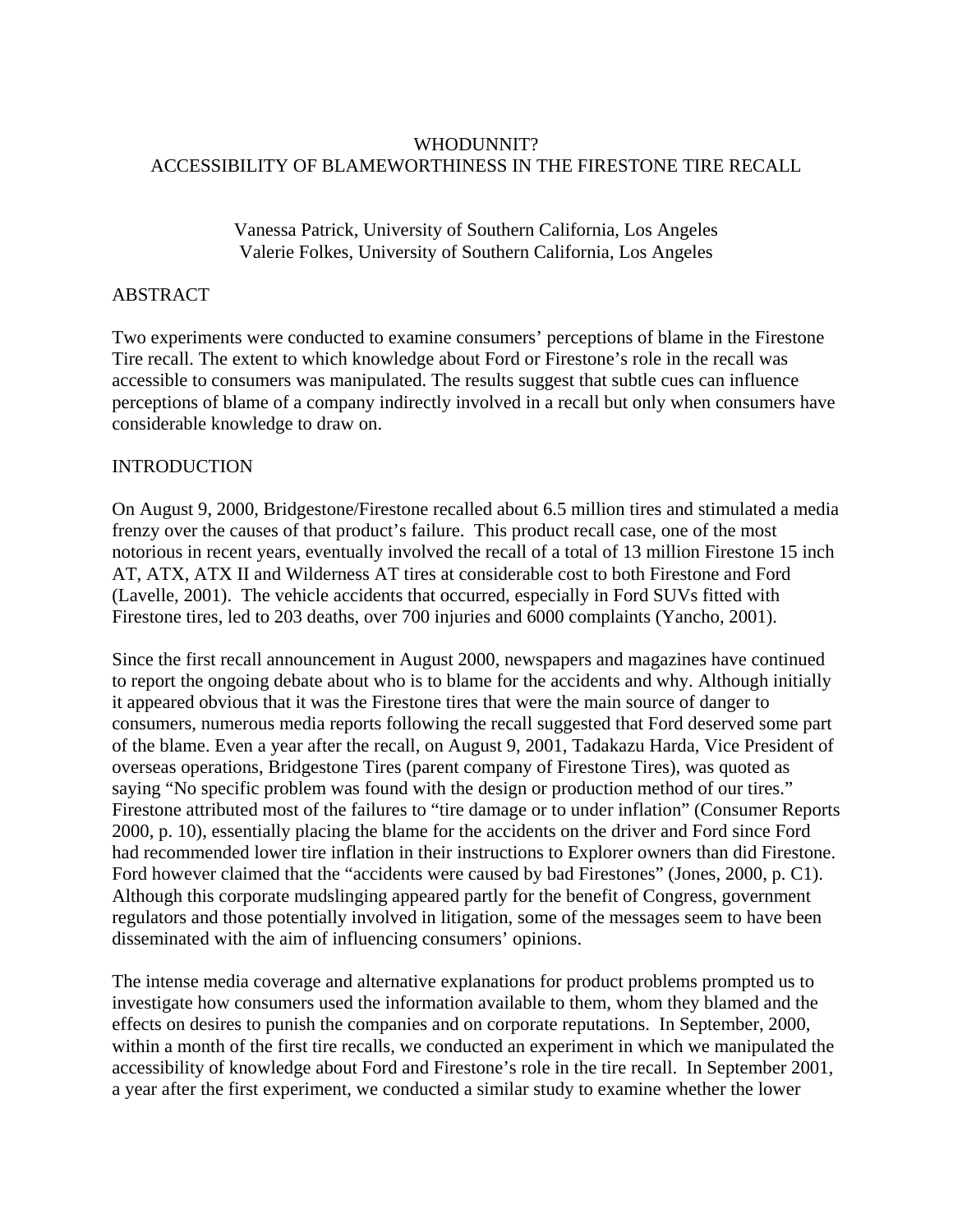accessibility of information due to the passage of time and the decay for the details of the incident affected the attribution of blame. We hypothesized that accessibility would have a different effect on blame for Ford - the company indirectly involved in the recall – than on Firestone. Accessibility should also influence consumers' desire to punish a company for product problems and consumers' perceptions of the company (corporate reputation).

#### ACCESSIBILITY AND JUDGMENTS OF BLAME

Our focus in this paper is on understanding when the accessibility of the perpetrator's actions and knowledge about the incident influences blame for product problems. Perceptions may be fairly straightforward for most product recalls. Merely by recalling the product the manufacturer seems to accept blame for the problem. For example, judgments of Firestone's blameworthiness seem rather simple to make because Firestone is accountable for the tires they manufacture. However, perceptions about the blameworthiness of other corporate entities that are not directly linked to the recall may be less straightforward. In such cases, consumers may arrive at blame judgments through more complex inferences. The research on blame attributions suggests that the perception of blame is closely linked to the perceived degree of control and the intent of the entities involved (Shaver, 1985). For example, judgments of Ford's blameworthiness in the tire recall seem to be more difficult because the many different facets of their relationship with Firestone could lead to varying inferences about intentionality and controllability.

A consequence of the greater complexity of blame judgments when a company has an indirect involvement in a recall is that those judgments may be more dependent on the particular knowledge that is accessible at the time of judgment. Judgments are often dependent on the subset of information that is currently available (Torangeau and Rasinski 1988; Tversky and Kahneman 1973). Stored knowledge can be activated from memory by a variety of rather subtle techniques. For example, survey research indicates that merely asking questions can lead a respondent to recruit information from memory that then changes the response to subsequent questions (e.g., Tourangeau and Rasinski 1988).

The research presented here examines effects of knowledge accessibility on blame when people have considerable knowledge that might be accessible for such judgments. That condition certainly held true as a consequence of the media blitz about the Firestone tire recall. We hypothesized that asking a question about the role of a corporate entity indirectly linked with the product recall would make previously acquired knowledge about that entity's blameworthy actions more accessible, increasing judgments of blameworthiness. More specifically, consumers asked to explain Ford's actions in the Firestone tire recall should respond to a later question about the extent to which Ford is to blame by blaming Ford more than when not asked specifically about Ford. In contrast, questions asking for an explanation for the reason for the recall without priming the particular corporate entity should make knowledge about the actions of multiple entities (e.g., the company recalling the product, the product's user) accessible. For example, a question asking consumers to explain the problem without specific reference to Ford should lead to perceptions of less blameworthiness of Ford compared to when knowledge about Ford has been activated.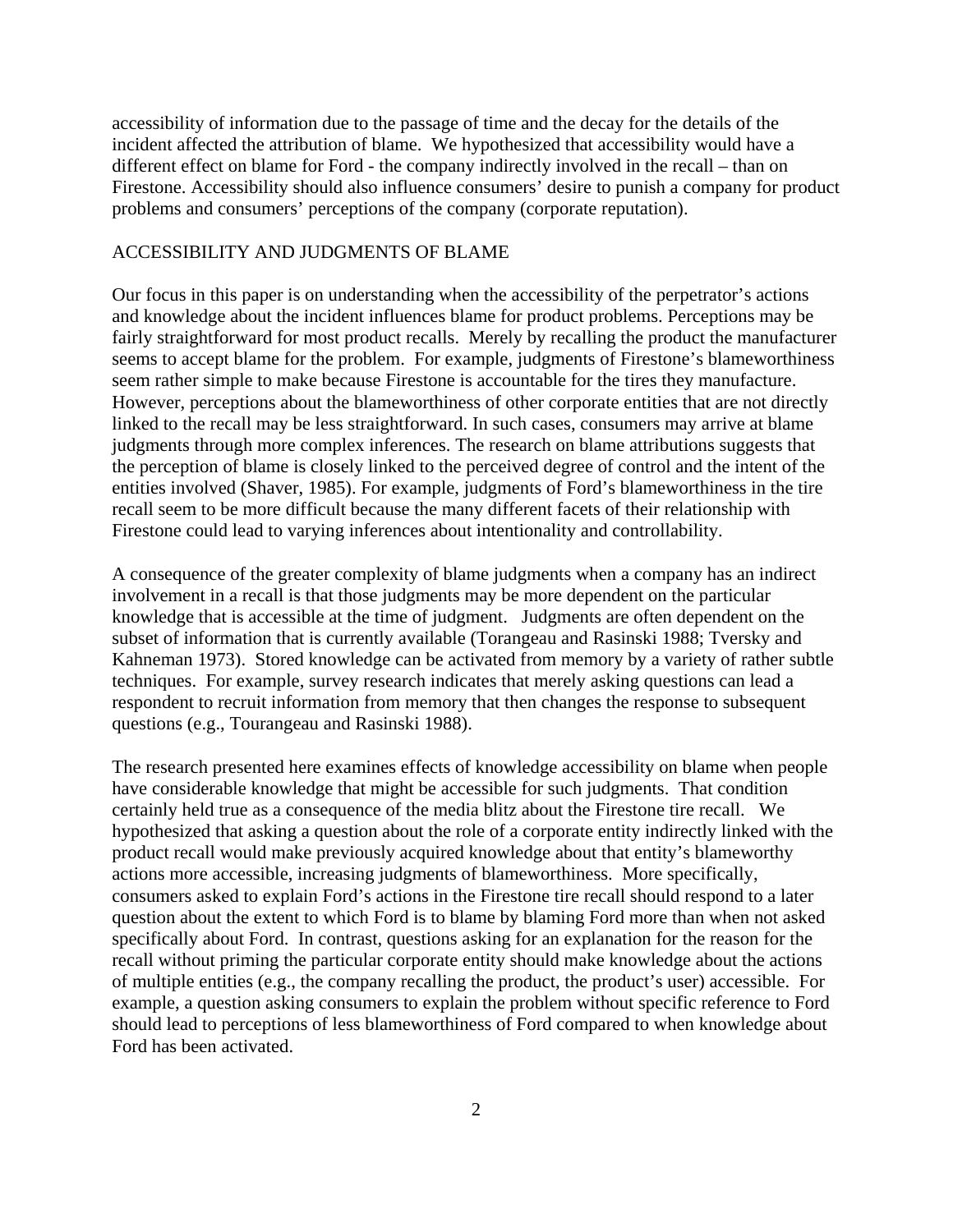Further, asking a question about the role of a corporate entity recalling the product should have no effect on perceptions of that entity's blameworthiness. When the product's brand is strongly linked to the company (e.g., as Firestone/Bridgestone is with Firestone tires), that knowledge is sufficient to infer blame. Greater accessibility should have no impact. For example, when asked to explain Firestone's actions, a consumer should blame Firestone to a similar extent as when asked to explain Ford's actions or when asked to explain the event without reference to a specific corporate entity.

Those effects on perceptions of blame gain importance because research on moral evaluation suggests that punishment and perceptions of blame are closely linked in a consumer's mind (Graham, Weiner and Zucker 1998; Shaver 1985). People who blame an entity for harm want to punish that individual more than one who is thought to be less to blame (Graham et al,1998; Shaver 1985). Increasing the accessibility of knowledge of an indirectly involved company should increase the desire to fine that firm more and should also be related to more negative perceptions of the firm. Recalls can have a detrimental impact on corporate reputations (Jackson and Morgan 1988). Being a trustworthy company suggests moral integrity, confidence in another's goodwill, and having the customer's best interest at heart (Doney and Cannon 1997; Hwang and Burgers 1997; Morgan and Hunt 1994). When corporate harm doing is seen as under the control of the firm, confidence in the firm's goodwill and beliefs that the customer's best interests are at heart are undermined.

### STUDY ONE

In this experiment we manipulated the accessibility of stored knowledge about the company recalling the product (Firestone) and a company indirectly involved in the recall (Ford). We examined perceptions of blame for these two entities, as well as consequences for punishment and corporate reputation.

H1: Increasing the accessibility of information about the corporation indirectly involved in the recall increases blame placed on the corporation, punishment of the corporation and negative perceptions of the corporate reputation.

H2: Increasing the accessibility of information about the corporation directly involved in the recall has no effect on blame, punishment and corporate reputation.

#### Method

Subjects were 60 university students who were recruited on the campus and paid for participating in the study. The questionnaire stated that Firestone tires on Ford Explorer SUV's had been recalled. In the three versions of the questionnaire, subjects were asked to "think about the time before the recall began." Two conditions manipulated the accessibility of the firm's actions. In the Firestone condition subjects were to "explain why you think Firestone Tire Company would continue to sell Firestone tires to Ford Motor Company for their Explorer SUV's when they knew the accidents were occurring." In the Ford condition subjects explained why "Ford Motor Company would continue to sell Explorer SUV's with Firestone tires when they knew that accidents were occurring." In the control condition subjects were asked to provide a general explanation about "why you think that accidents were occurring". Subjects were asked to think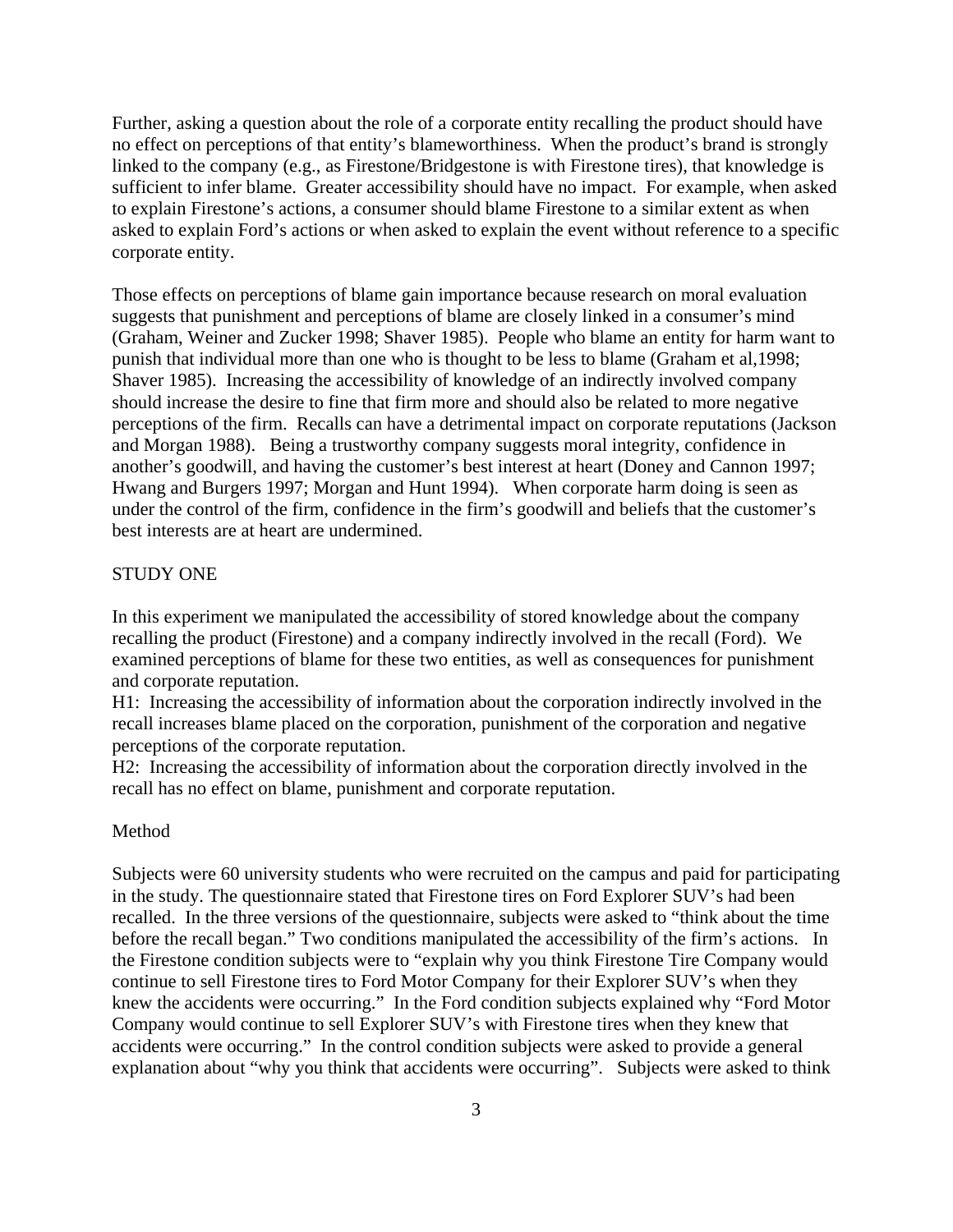about the issue and to respond to an open-ended item to increase involvement and the opportunity to recruit information from memory.

The students completed a questionnaire asking about their opinions about the Firestone tire recall. For each entity, the respondents indicated, "How much blame should be placed on Ford/Firestone/the individual drivers for the accidents"  $(1 = none$  at all,  $9 =$  all the blame). The desire to punish the companies was measured by asking "In your opinion, should the U.S. government fine Ford/Firestone because of the accidents"  $(1 =$  should,  $9 =$  should not). The U.S. government was identified as the entity fining the firm because of the congressional hearings' discussion of such a remedy. There was no mention of the victims' receiving the fine so that the measure would not reflect a desire to aid the injured as opposed to punishing the firms. Corporate reputation was measured by two items. Respondents were asked, "Do you think Ford Motor Company/Firestone Tire Company is a good or bad company,"  $(1=$  very good, 9=very bad), and "Do you think that Ford Motor Company/Firestone Tire Company is or is not a trustworthy company," (1= trustworthy, 9= not trustworthy) ( $r = .73$  for the Ford index and  $r =$ .65 for the Firestone index).

In addition, general information was collected on product usage and knowledge about the recall. We collected data on ownership of Ford SUV's "Do you typically ride in or drive a Ford Explorer?", Ford cars "Do you typically ride in or drive a car made by Ford?" and Firestone tires "Do any of the cars you typically ride in or drive have Firestone tires?". Since we assumed that subjects must have knowledge about the recall for accessibility to influence blame, we assessed subjective knowledge about the tire recalls. Subjects were asked, "how well informed are you about the tire-related accidents?"  $(1=$  not at all and  $9=$  extremely). The level of self-reported knowledge about the tire recalls was moderately high and did not differ across conditions  $(M=5.23)$ .

#### Results

Open-ended responses to the question were examined to confirm that the manipulation influenced the accessibility of knowledge about the company's blameworthy actions. In the Firestone condition, 65% of subjects' open-ended responses suggested that the company intentionally sold products they thought could cause injury (e.g., 65%) ). In the Ford condition, 50% of subjects' open-ended responses suggested that the company intentionally sold products they thought could cause injury (e.g., "I think the bottom line had to be money. Ford probably put profit over safety. Only when there was sufficient public outcry did Ford decide to do something"). In a control condition, 20 subjects were asked to "explain why you think that accidents were occurring" in the time period before the recall began. Examination of those openended responses suggests that the delay was not a salient contributor to the accidents for most participants. Only 20% of the responses mentioned that one or both companies were aware of the defects but sold the tires anyway.

Table 1 shows the means for the two corporate accessibility conditions and the control condition, as well as the F's from a one-way ANOVA across the three conditions. Comparisons between just the Firestone and the Explanation Control conditions were not significant. Consistent with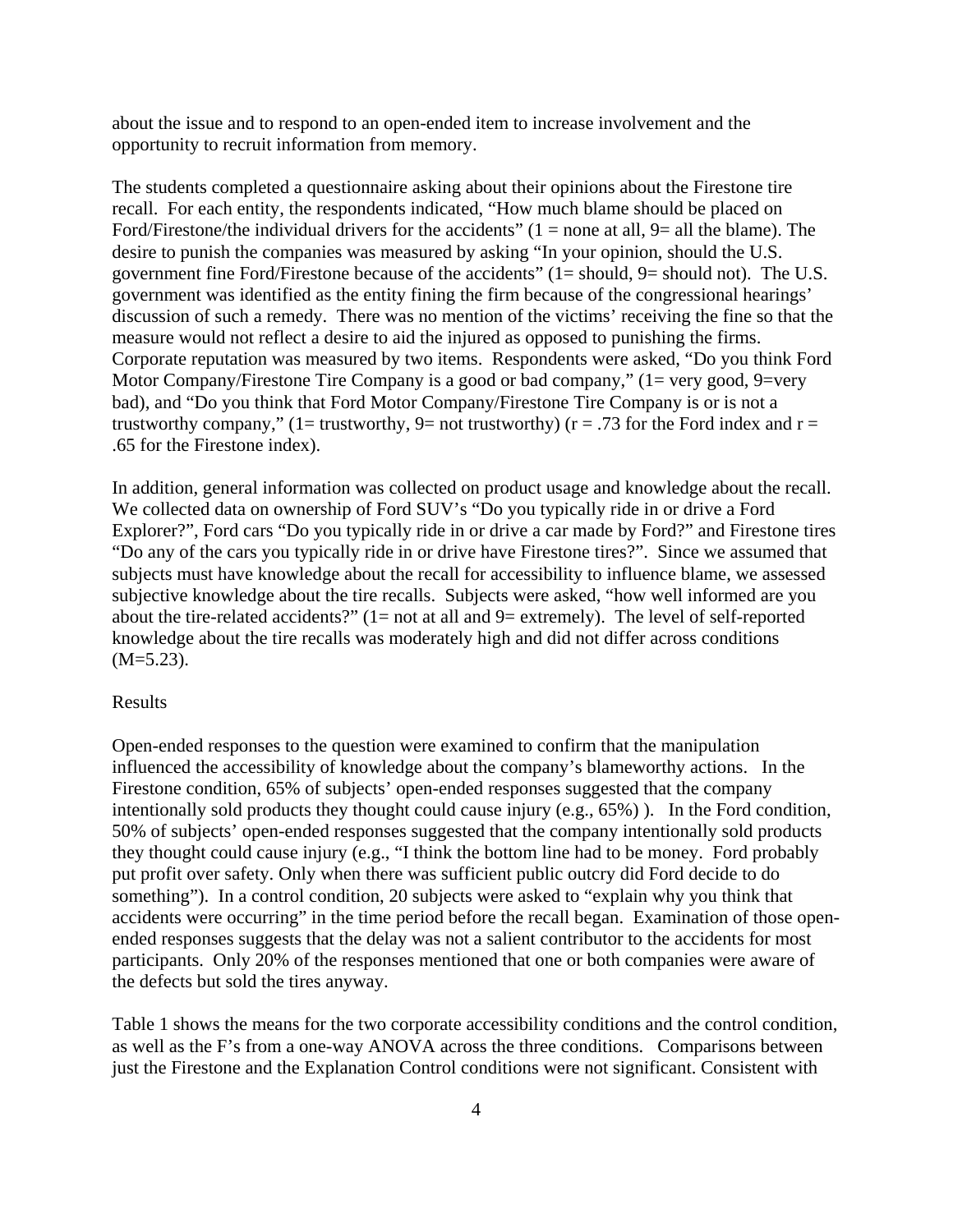H2, the students blamed Firestone for the accidents regardless of whether information about Firestone was accessible (see Table 1). Consistent with H1, differences in accessibility influenced perceptions of the Ford. When Ford's actions were accessible, Ford was perceived as more to blame than when Firestone's actions were accessible,  $F(1, 39) = 4.57$ ,  $p < .05$ . However, ratings of Firestone's blame did not decrease, nor were ratings of driver blame affected ( $M =$ 2.85 vs. 2.4) (Table 1).

#### Insert Table 1 about here

The results for the punishment measures were similar to those for blame. When Ford's accessibility increased, there was a marginally significant increase in the desire to fine Ford compared to when Firestone's accessibility increased,  $F(1, 38) = 3.19$ , p<.09. Accessibility of information about Firestone had no effect on the desire to fine Firestone (see Table 1). Similarly, the results indicated that the corporate reputation of Ford was significantly more tarnished when information about Ford was accessible compared to when information about Firestone was accessible,  $F(1, 38) = 6.31$ ,  $p<0.05$ . As with the other factors, Firestone's accessibility had no significant effect on the corporate reputation of Firestone. Whether the subject owned a Ford Explorer (18.3% responded "Yes"), Ford Car (35% responded "Yes") or had Firestone tires (18.3% responded "Yes", 63.3% responded "No" and 18.3% responded "I don't know") were used as covariates in the above analyses but did not reveal any significant results.

#### Discussion

The overall results indicate that questions about Ford's role in the product failure increased perceptions of blame placed on that entity compared to when a more general question was asked or when the question focused on Firestone's role. Further, when people were asked to explain Ford's involvement in the tire recall issue, they were more negative toward Ford and felt that Ford deserved greater punishment. However, the effect did not hold true for the more obviously blameworthy corporation, Firestone. At the time of the study (September 2000), the recall of tires by Firestone implied that the tires were the source of danger to consumers and therefore more strongly implicated Firestone as the culprit.

On the other hand, blame of Firestone was so high that perhaps there was a ceiling effect. It is also possible that the order of the rating scale questions diminished the effect on Firestone blame. The questionnaire asked about Ford's blame before Firestone's and so may have made Ford's role more accessible, decreasing the impact of the previous, open-ended question. However, other research suggests that attributions of Ford and Firestone blame are not complementary (Folkes and Patrick 2001). Blame attributions are not correlated, so that increasing Ford's blame does not appear to decrease Firestone's blame. An alternative explanation for the Ford results is that they are not due to the accessibility of stored information but instead are due to demand characteristics. The question about Ford may have implied that Ford acted wrongly and that subjects should perceive Ford as more blameworthy when they otherwise would not have. This possibility was explored in Study Two.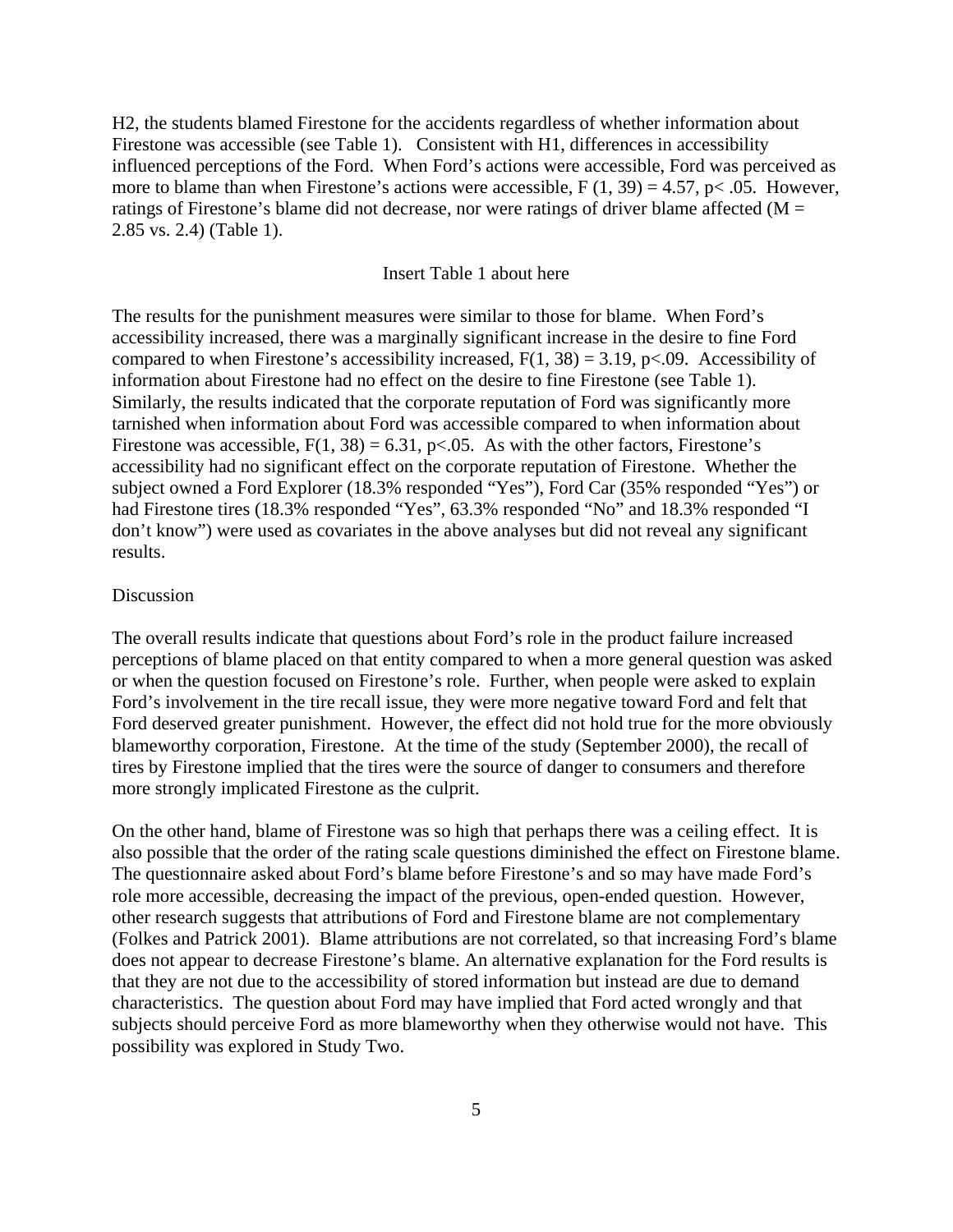#### STUDY TWO

The objective of this study was to examine whether the lower accessibility of information due to the passage of time and memory decay for the details of the recall would eliminate the effect of the question on attributions of blame. In contrast, if the results are due to demand characteristics in Study One, then the effect of posing the question on blame found in Study One should be replicated in Study Two, despite the passage of time.

#### Method

A year after the first study (between Sept. 1 and Sept. 7, 2001) we conducted a similar experiment in which 60 students completed one of two versions of a questionnaire, the Forddelay condition and the control (general explanation) condition. Similar to Study One's Ford condition, 30 university students were asked to write an explanation as to why Ford would continue to sell Explorer SUV's with Firestone tires despite being aware of the accidents. In the control condition, 30 university students were simply asked to provide a general explanation as to why they thought the accidents were occurring. The dependant measures were similar to those in Study 1.

Insert Table 2 about here

#### Results and Discussion

The means in Table 2 reveal no difference in the blame attributions, the desire to fine or the corporate reputations of Ford and Firestone in the two conditions. However, the level of selfreported knowledge regarding the tire recalls was lower than in Study One (M=3.56 vs. 5.23**,**   $t(59) = 4.78$ ,  $p < .001$ ). Over half (56.7%) of the sample reporting extremely low knowledge about the incident compared to Study One, where only 16.7% reported low knowledge about the incidents. It is possible that this lack of knowledge due to memory decay since the first tire recalls reduced the accessibility of information that could be used in attributing blame and was the reason for the non-significant differences in blame attributions for Ford. An alternative explanation for the results is that subjects acquired knowledge about Ford in the interim between the studies that created more negative attitudes toward Ford, and that those negative attitudes increased perceptions of blame so that accessibility had no effect. However, the two experiments did not differ on perceptions of Ford's reputations (or on any of the measures) in the control condition (when respondents were merely asked to give a general explanation). It is also possible that the mere passage of time made attitudes more confidently and strongly held. The lack of difference could have been observed because blame judgments were recalled rather than constructed on the basis of the information retrieved at the time. Another possible explanation is that increasing the accessibility of information about Ford in 2000 may have also increased the accessibility of negative affect, which, in turn, influenced blame perceptions. The negative affect may have diminished by the following year and diminished blame as well. An obvious disadvantage of our methodology is that examining a real world event decreases the ability to control variables possible in a more artificial context.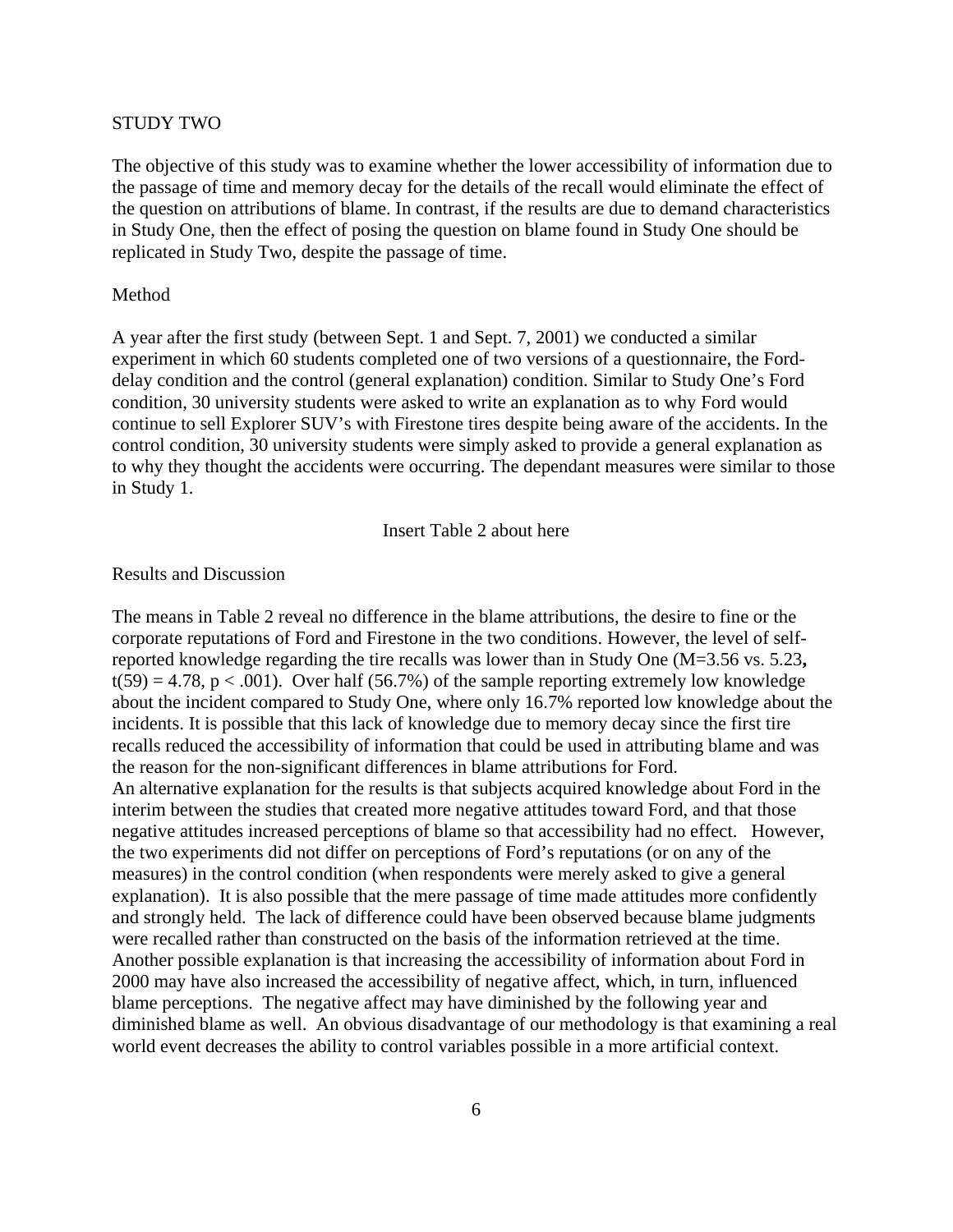#### **CONCLUSIONS**

Ingredient branding (e.g., Firestone tires as an ingredient of a Ford Explorer) is increasingly employed by marketers (Desai and Keller 2002). Although the benefits of an ingredient branding strategy have been emphasized, there are also risks. Our two experiments suggest that product related dangers elicit blame not only of the firm that manufactures the recalled product (in our case, an ingredient) but also the host brand. Hence, firms need to be vigilant about products they distribute or incorporate into their own products but do not themselves manufacture if they wish to protect their reputation. Further, concern about consumers' exposure to negative information is also justified. Study One showed that merely making Ford's role in the recalls accessible was sufficient to elicit more negative responses from consumers.

Each year hundreds of products are recalled, with some industries experiencing them more often than others. However, in each recall, there are major and minor players. While, most often, there is no escaping blame or a damaged reputation for the major player, very little attention has been paid to the consequences of involvement for the minor player, whether host product, co-brand or ingredient brand. Our research is perhaps the first that provides interesting insights for crisis management by a minor culprit. These studies suggest that actions taken by the corporations to reduce the accessibility of the minor culprit's blameworthy behaviors (e.g. Ford's advertising the steps consumers should take to replace the recalled product) may, initially, backfire and work to make its role more accessible to consumers, thereby implicating the corporation further.

There are some important limitations of this research that must be addressed. First, the study focuses on a particular product recall incident. The Firestone tire recall began as just one of the hundreds of products recalled by Federal agencies each year. However, the numerous deaths and accidents associated with the recalls and the severing of ties between Ford and Firestone, two major global players, make this case unique. Accessibility may be less important in less publicized cases. A second limitation is that our fairly small convenience sample is not representative. Nevertheless, the apportionment of blame between the two corporations is consistent with surveys of consumer responses to the firms in the months following the recall.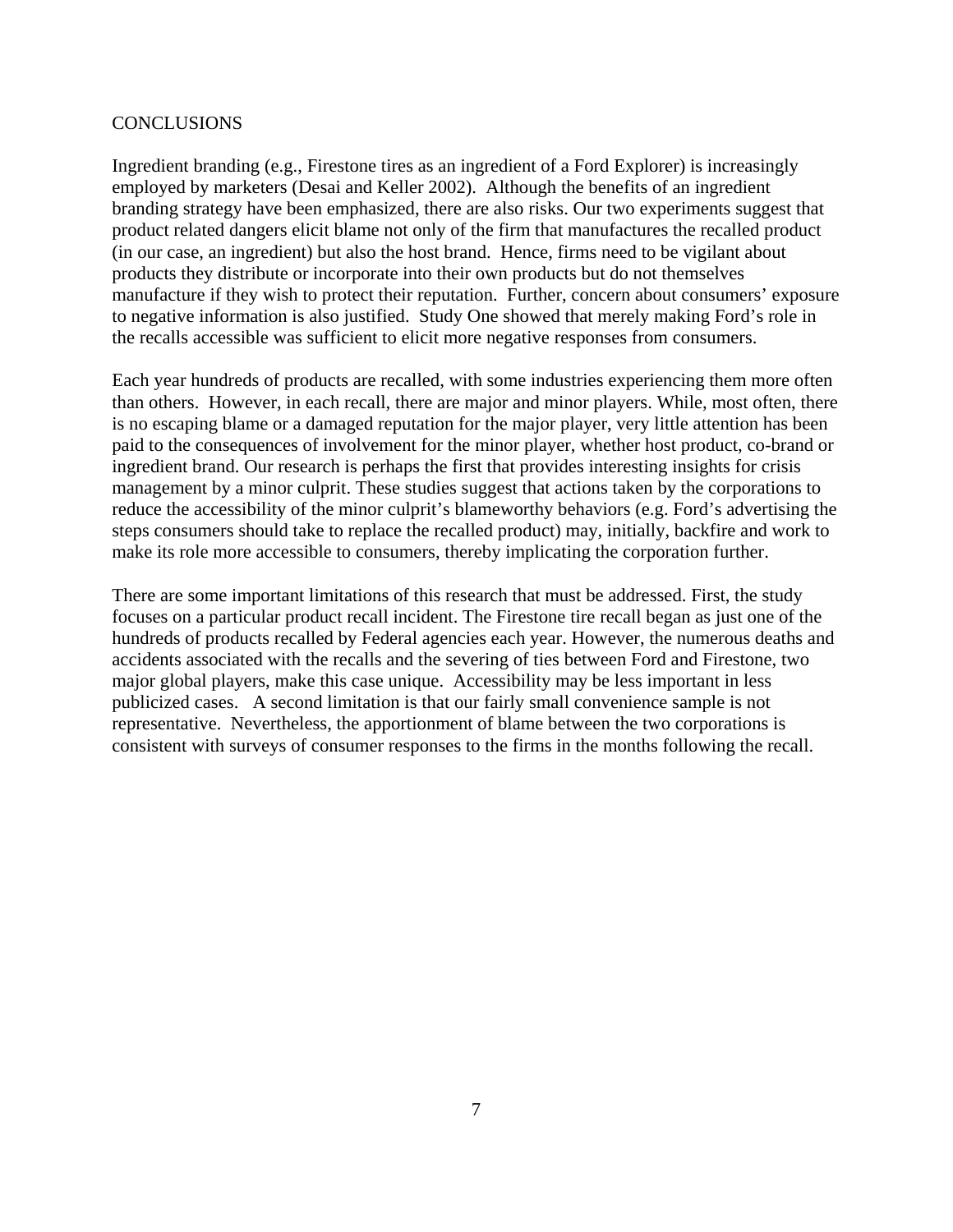#### REFERENCES

Consumer Reports (2000), "Firestone Tires: The Firestorm Continues," 65 (November), 2000.

Desai, Kalpesh K., and Kevin L. Keller (2002), "The Effects of Ingredient Branding Strategies on Host Brand Extendability," *Journal of Marketing,* 66 (January), 73-93.

Doney, Patricia. M., and Joseph P. Cannon (1997), "An Examination of the Nature of Trust in Buyer-Seller Relationships," *Journal of Marketing*, 61 (April), 35-51.

Folkes, Valerie S., and Vanessa M. Patrick (2001), "Consumers' Perceptions of Blame in the Firestone Tire Recall", *Marketing and Public Policy Conference Proceedings.*

Graham, Sandra, Bernard Weiner, and Gail Zucker (1998), "An Attributional Analysis of Punishment Goals and Public Reactions to O.J. Simpson," *Personality and Social Psychology Bulletin*, 23(4), 331-347.

Hwang, Peter, and Willem P. Burgers (1997), "Properties of Trust: An Analytical View," *Organizational Behavior and Human Decision Processes*, 69 (January), 67-73.

Jackson, George C., and Fred W. Morgan (1988), "Responding to Recall Requests: A Strategy for Managing Goods Withdrawal," *Journal of Public Policy and Marketing*, 152-165.

Jones, Terril Yue (2000), "Explorer Sales Rise Despite Tire Problems," *Los Angeles Times*, October 4, C1-4

Lavelle, Marianne (2001), "Ford v. Firestone," *US News,* June 4.

Morgan, Robert M., and Shelby D. Hunt (1994), "The Commitment-Trust Theory of Relationship Marketing," *Journal of Marketing*, 58 (July), 3, 20-39.

Shaver, Kelly (1985), *The Attribution of Blame*. New York: Springer-Verlag.

Tourangeau, Roger and Kenneth A. Rasinski (1988), "Cognitive Processes Underlying Context Effects in Attitude Measurement," *Psychological Bulletin* 103, 299-314.

Tverksy, Amos, and Daniel Kahneman (1973), "Availability: A Heuristic for Judging Frequency and Probability," *Cognitive Psychology*, 5, 207-232.

Yancho, Carol. (2001), "Firestone Faces First Trial Since Recall", www.cnn.com, Aug. 13.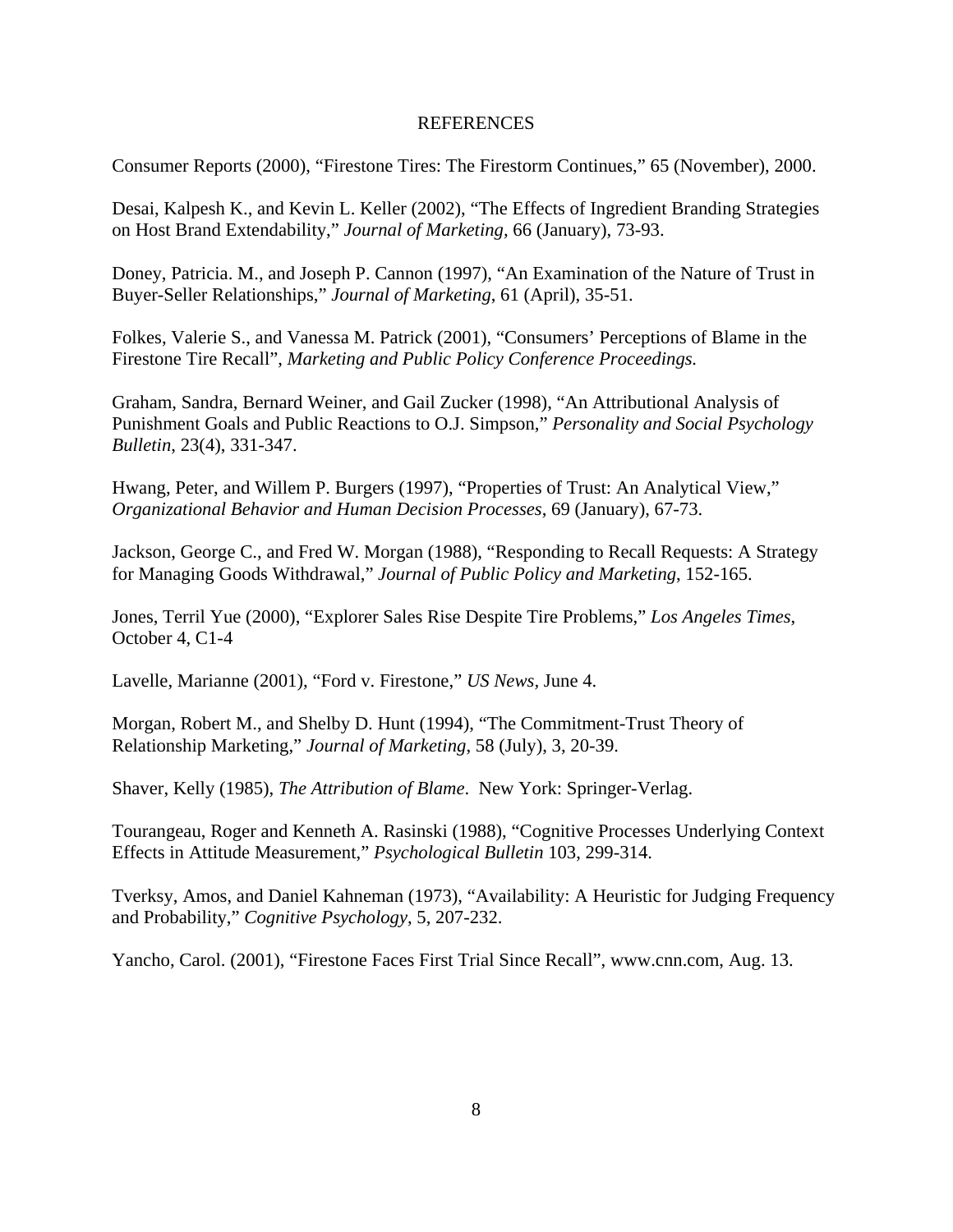# TABLE 1

| <b>MEANS AND F-VALUES FOR STUDY ONE</b> |  |  |  |  |
|-----------------------------------------|--|--|--|--|
|-----------------------------------------|--|--|--|--|

| Dependent Measures <sup>a</sup>      | Ford's Role<br>Accessible | Firestone's Role<br>Accessible | Explanation<br>Control | F(1,57)  |
|--------------------------------------|---------------------------|--------------------------------|------------------------|----------|
| <b>Blame Ford</b>                    | 6.00                      | 4.50                           | 5.05                   | $4.57*$  |
| <b>Blame Firestone</b>               | 7.25                      | 7.45                           | 7.60                   | 0.19     |
| <b>Blame</b> driver                  | 2.45                      | 2.40                           | 2.85                   | 0.01     |
| Fine Ford                            | 3.70                      | 5.15                           | 5.50                   | $3.09**$ |
| <b>Fine Firestone</b>                | 2.85                      | 2.40                           | 3.70                   | 0.41     |
| Corporate reputation<br>of Ford      | 5.35                      | 3.62                           | 4.12                   | 8.84*    |
| Corporate reputation of<br>Firestone | 6.42                      | 6.20                           | 5.22                   | 0.19     |
| $\mathbf n$                          | 20                        | 20                             | 20                     |          |

Higher means indicate greater blame, less desire to fine the company and lower corporate reputation.

# \*  $p < .05$ \*\*  $p < .10$

a